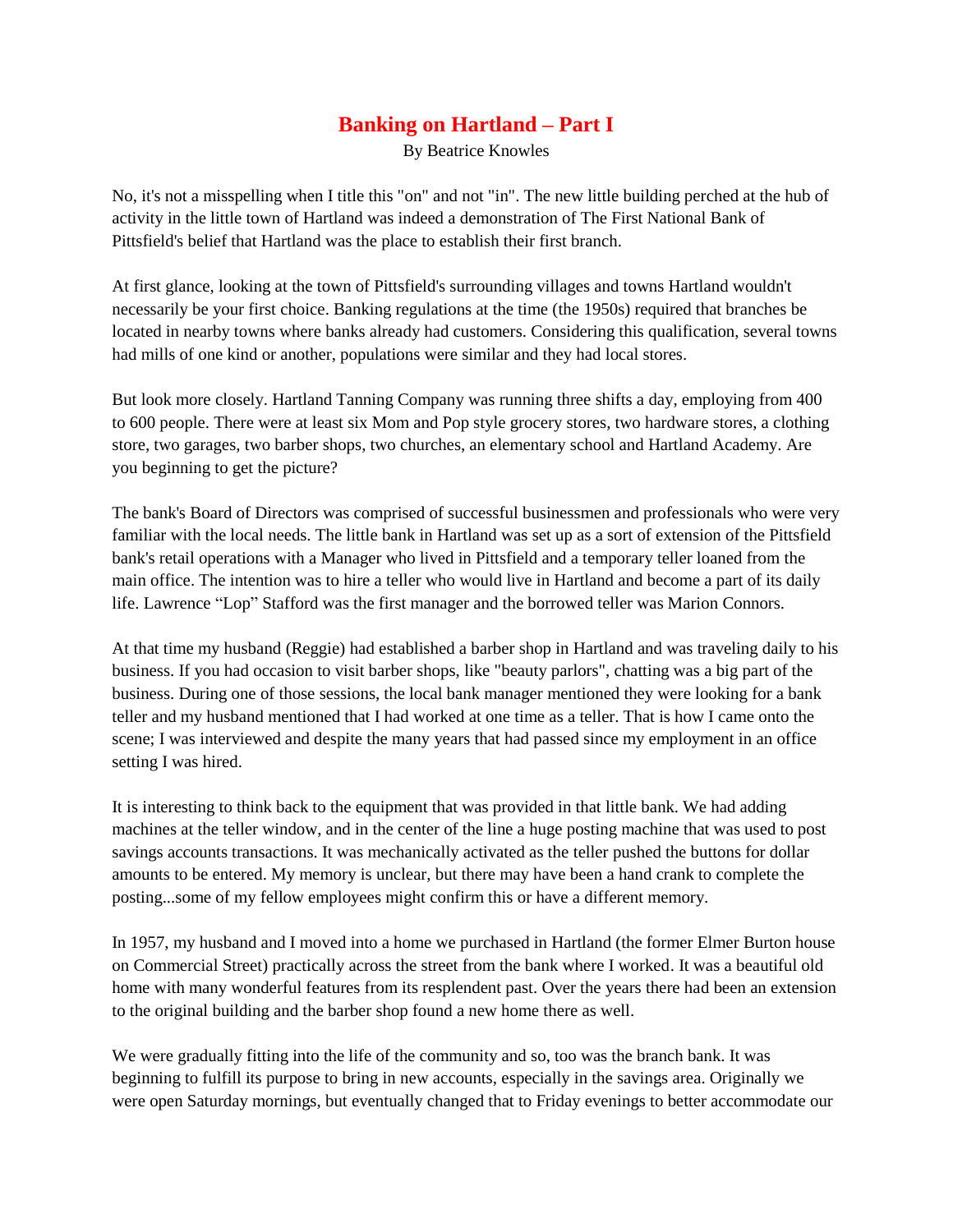customers. The tough part about Fridays was that we had to "cash up" at 3:00pm and it had to balance. There was a two hour break before the evening session so if we had errors that cut short our time for an evening meal. Fridays were very busy, so the small waiting space was completely filled during the time we were open most Fridays. We did not look forward to Fridays for the most part!

I remember one Friday evening in particular when a new customer came in to open accounts for herself and spouse and for each of her two children. The children's accounts were "under control of" their parents so this necessitated typing that last name four times on two of the passbooks plus two times on the parents' account. The name was Polish, with letter arrangements not at all familiar to me, but I never forgot how to spell that name in the future. Typing it, my mind formed it almost into a cheering chant that after the first two books made it quite easy.

Eventually the bank found it necessary to hire a part time teller for Thursdays, payday for the tannery, and Fridays and whenever the third of the month rolled around for Social Security checks. In those early days workers and retirees all cashed their checks. The tannery employees came on their coffee breaks and lunch hours so there was generally a long line even beyond the bank doors. On the third of the month, that line sometimes went down the sidewalk and nearly into the street.

Over time we added other services such as collecting water bills and electricity bills besides regular banking functions. During this time we also began servicing the needs of other nearby businesses in towns such as St. Albans, Cambridge, Harmony, and Canaan. This was how things progressed and changed so that I remained challenged and interested in the work for the first eight years.

## **A New Position**

There was a big change for me in the year of 1964. My husband and I added a baby girl to our family in March of that year, and I took three months leave of absence from the bank. She completely stole the hearts of all our family members, and as time became nearer to the end of my leave of absence I began to contemplate becoming a stay-at-home Mom. Some of my customers actually urged me to return to work without my ever bringing up the subject, but I was coming closer and closer to making a different decision. That changed with a whole new turn of events.

One day the Manager of the Hartland Branch and the Cashier of the Pittsfield Office came to my home to extend an offer that was overwhelming; the Manager was moving to Florida and the Bank was offering me his position. Today, most people will not realize how huge that was. Women were not Managers. The First National Bank of Pittsfield was way ahead of its time. I asked if they really thought I could do the work and they reassured me. The manager and the substitute manager had both recommended me (and the increase in salary certainly helped) so I accepted.

At first I had a difficult time viewing myself as the Boss, preferring to regard my tellers as co-workers but the tellers would not accept that so gradually I was more comfortable. My biggest concern was the care of my new baby, and I consider myself the most fortunate mother to have found a baby sitter who was not only a second Mom but her whole family was a second family as well.